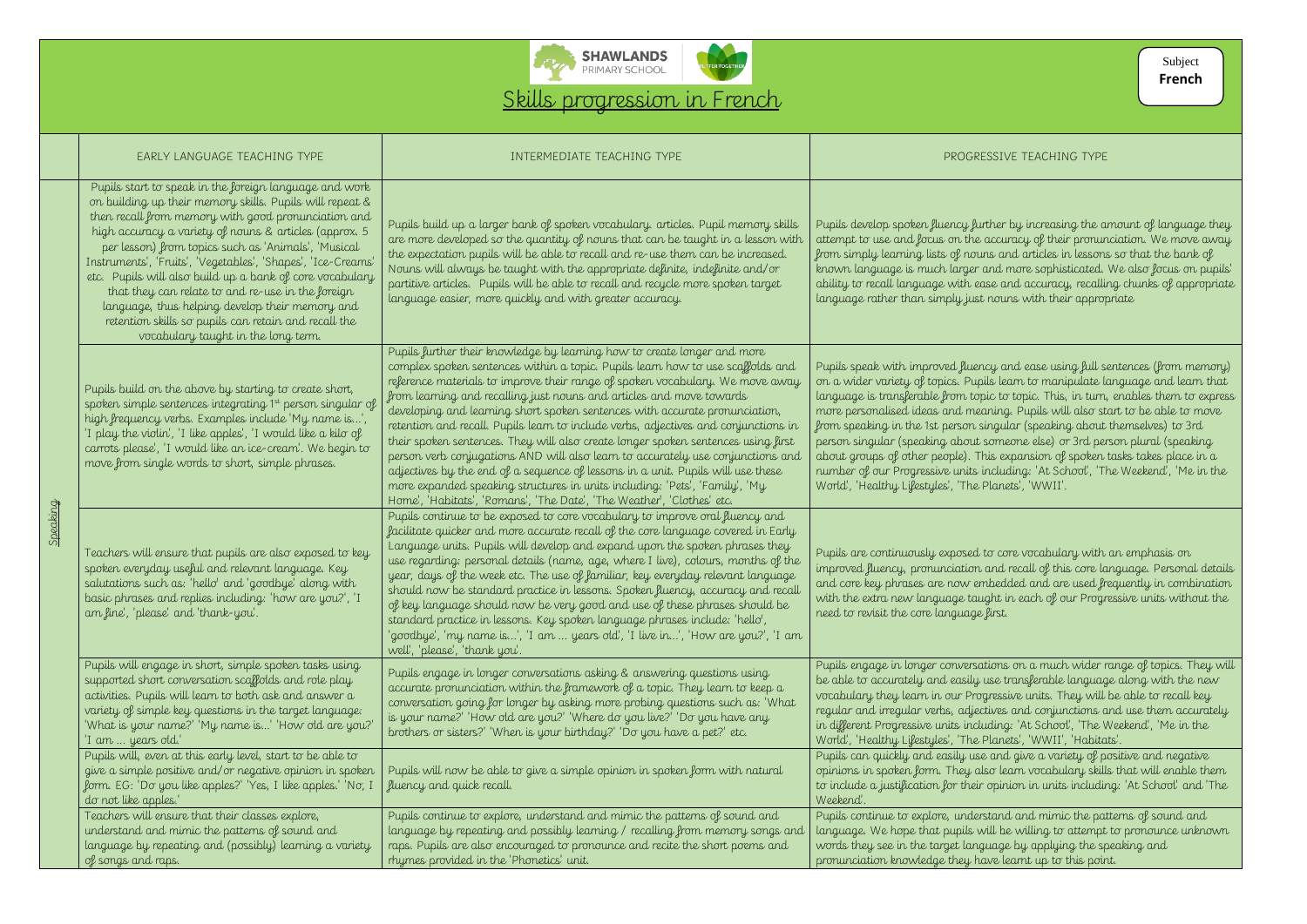Pupils now learn to listen for much longer periods of time and more frequently during understand longer, more complex passages of taught language with much more new and upils are expected to use and understanding better what they hear and use their skills to "gist" listen to unknown target

authentic foreign language material to listen to. native speed and covers a much wider range of to complex listening tasks in Progressive units II', 'The Olympics', 'At School', 'The Weekend', les' to evidence learning and progression in their

Pupils read longer, more authentic passages of text. The units taught contain ) unfamiliar language and covering a wider ne more confident in their ability to decode text anguage they are less familiar with if necessary.  $\widetilde{\rm WWH}$ ', 'The Planets', 'The Olympics' and 'The  $\bar{\phantom{a}}$  $\mathfrak s$  of foreign language text for pupils to read and

ge appropriate passages of much longer a text and understand words and meaning anding). Learning and progression in reading is complete reading tasks in our Progressive omplicated and, at times, unknown/unseen topics.

onger passages of foreign language text is but also now adding adjectives, opinions and id write their sentences with the aid of word  $\mu$  all words from memory

eir written work more interesting, authentic and ariety of conjunctions, opinions and  $s$  'At School', 'The Weekend', 'Me in the World' variety of writing tasks and activities iple sentences with greater ease and fluency and the longer passages of accurate and authentic pressive Teaching units we encourage pupils to produce their writh support and practice over time. tasks provided in our Progressive Teaching units will evolve the learning and progression pupils are making in developing

| Listening | Pupils are taught to understand very short passages of<br>spoken language that they hear. The language they hear<br>is based on the language they have been taught during<br>the lesson so they are not exposed to any language that<br>they will be unfamiliar with. They will learn to match<br>the language they hear to images and/or words that<br>they have been taught in their lessons. (NB: This<br>development of listening skills takes place in all of our<br>Early Language units.) | Pupils now learn to listen for longer periods of time. They begin to understand<br>very short passages of spoken language, based on taught language with more<br>new language weaved in. Pupils are expected to use and understand better what<br>they hear to complete the tasks set.                                                                                                                                                                                                                                                                                                                                                                                                                                                                                                                                                                                                                                                                                                                                                                                                                                                                                                                        | Pupils now learn to listen for much<br>during lessons. They are taught to<br>spoken language that is based on t<br>unfamiliar language weaved in. Pu<br>better what they hear and use their<br>language to complete the tasks set.                                                                                                                                                                                         |
|-----------|--------------------------------------------------------------------------------------------------------------------------------------------------------------------------------------------------------------------------------------------------------------------------------------------------------------------------------------------------------------------------------------------------------------------------------------------------------------------------------------------------|---------------------------------------------------------------------------------------------------------------------------------------------------------------------------------------------------------------------------------------------------------------------------------------------------------------------------------------------------------------------------------------------------------------------------------------------------------------------------------------------------------------------------------------------------------------------------------------------------------------------------------------------------------------------------------------------------------------------------------------------------------------------------------------------------------------------------------------------------------------------------------------------------------------------------------------------------------------------------------------------------------------------------------------------------------------------------------------------------------------------------------------------------------------------------------------------------------------|----------------------------------------------------------------------------------------------------------------------------------------------------------------------------------------------------------------------------------------------------------------------------------------------------------------------------------------------------------------------------------------------------------------------------|
|           | Pupils are taught to listen to short, familiar stories and<br>songs in the foreign language. Using simple, familiar<br>stories like Little Red Riding Hood we encourage pupils<br>to listen to stories they will be familiar with in English<br>but in the foreign language. Pupils will be encouraged to<br>complete story boards and mind-mapping exercises<br>based on what they hear to evidence the development of<br>their listening skills.                                               | Pupils are taught to appreciate familiar stories and songs in the foreign language<br>using stories such as 'Goldilocks & The Three Bears'. They are expected to<br>understand much more of what they hear and not only use previous knowledge<br>of the story in English to decode meaning in the foreign language. There are<br>numerous differentiated listening tasks provided in all units to develop and<br>evidence progress in these listening skills.                                                                                                                                                                                                                                                                                                                                                                                                                                                                                                                                                                                                                                                                                                                                                | Pupils are exposed to much more o<br>This material is delivered at near n<br>topics. Pupils complete these more<br>including: 'Me in the World', 'WWI'<br>'The Planets' and 'Healthy Lifestyle<br>listening skills.                                                                                                                                                                                                        |
|           | Pupils learn to gist read by "hunting" for key words in a<br>sentence and by circling key nouns and articles in word<br>puzzles and word searches. Pupils learn to identify<br>cognates (words that are similar in English and the                                                                                                                                                                                                                                                               | Pupils move on to reading short passages of text based on the units they are<br>studying. They will be able to understand most of what they read. They will<br>learn how to decode passages of text they are presented with by finding the<br>language they are familiar with, applying their knowledge to language they are<br>less familiar with and learning to use a dictionary to understand language that<br>is new to them.                                                                                                                                                                                                                                                                                                                                                                                                                                                                                                                                                                                                                                                                                                                                                                            | Pupils read longer, more authentic<br>longer passages of text with more<br>range of themes. Pupils will becom<br>they read using a dictionary for lar<br>Units such as 'Me in the World', 'W<br>Vikings' feature extended passages<br>decode.                                                                                                                                                                              |
| Reading   | foreign language) and start to learn how to decode<br>written text they are presented with. This takes place in<br>many Early Language units and also some Creative<br>Curriculum units that contain slightly more text, as in<br>our 'Ancient Britain' unit.                                                                                                                                                                                                                                    | Pupils improve and develop their reading skills further by tackling and<br>understanding longer passages of written text in the foreign language for each<br>Intermediate Teaching unit. By using familiar story telling units ('Goldilocks &<br>The Three Bears') and Creative Curriculum units ('Habitats', 'The Romans', 'The<br>Olympics'), pupils are exposed to a wider range of language and more<br>challenging reading exercises. By completing the reading tasks provided in our<br>Intermediate Teaching units pupils will develop and progress their foreign<br>language reading ability and skills.                                                                                                                                                                                                                                                                                                                                                                                                                                                                                                                                                                                              | Pupils will now be able to read ago<br>authentic foreign language written<br>(even if only through gist understa<br>evidenced by pupils being able to<br>Teaching units containing more con<br>language from other themes and to                                                                                                                                                                                           |
|           | Pupils start to develop their writing skills in the foreign<br>language by filling in missing letters with relative<br>accuracy for vocabulary taught in our Early Language<br>lessons (predominantly nouns and articles). Extra<br>challenge writing activities are provided in some Early<br>Language units where pupils are encouraged to attempt<br>to spell and write some simple words and vocabulary<br>from memory                                                                       | Pupil will now be able to start writing full sentences with increased ease and<br>improved accuracy. The sentences will be based on language and vocabulary<br>taught in our Intermediate Teaching units. Sentences will include the correct use<br>nouns, articles and verbs. Pupils are expected to have developed their writing<br>skills beyond simple noun level to being able to construct basic sentences and<br>short simple phrases. Pupils will create and write their sentences with the aid of<br>word banks and not necessarily spelling all words from memory.                                                                                                                                                                                                                                                                                                                                                                                                                                                                                                                                                                                                                                  | Pupils will now be able to write lor<br>including nouns, articles and verbs<br>justifications. Pupils will create and<br>banks and not necessarily spelling                                                                                                                                                                                                                                                                |
| Writing   | Pupils start to attempt to write a short simple sentence<br>with an article, noun and verb. They do this as a<br>supported activity (possibly using a word bank and not<br>always being able to do this from memory). The sort of<br>sentences they will be taught to write include: 'My name<br>is', 'I play the piano', 'I like strawberries' etc.                                                                                                                                             | Pupils (following clear instructions) will be able to write a short text or email in<br>the foreign language applying their knowledge of correct word order in the<br>foreign language. They are also expected to ensure grammatical accuracy and<br>awareness in their written work, such as the spelling changes required based on<br>the gender and plurality of nouns and the associated rules of accurate adjectival<br>agreement. Pupils learn to write about themselves in more detail using full<br>sentences. They recycle previous knowledge and build on this using new<br>vocabulary from topics such as: 'Family', 'Pets', 'My Home', 'Clothes' and 'The<br>Date'. For example: "My name is Peter. I am 9 years old and I live in Liverpool.<br>I have a dog called Fido but I do not have a cat. I have a brother but I do not<br>have any sisters." etc. Completing these more challenging written tasks provides<br>evidence of pupil progression in their writing skills. Pupils also learn how to write<br>positive and negative statements. Example: How to write 'In my pencil case I<br>have a pen' and then change this written phrase to 'In my pencil case I do not<br>have a pencil. | Pupils are taught how to make the<br>sophisticated by using a greater va<br>justifications. Using topics such as<br>and 'Healthy Lifestyles' we use a v<br>encouraging pupils to create multip<br>then joining these together to make<br>foreign language text. In our Progr<br>produce their written work from me<br>Completion of the various written t<br>units will evidence the learning and<br>their writing skills. |